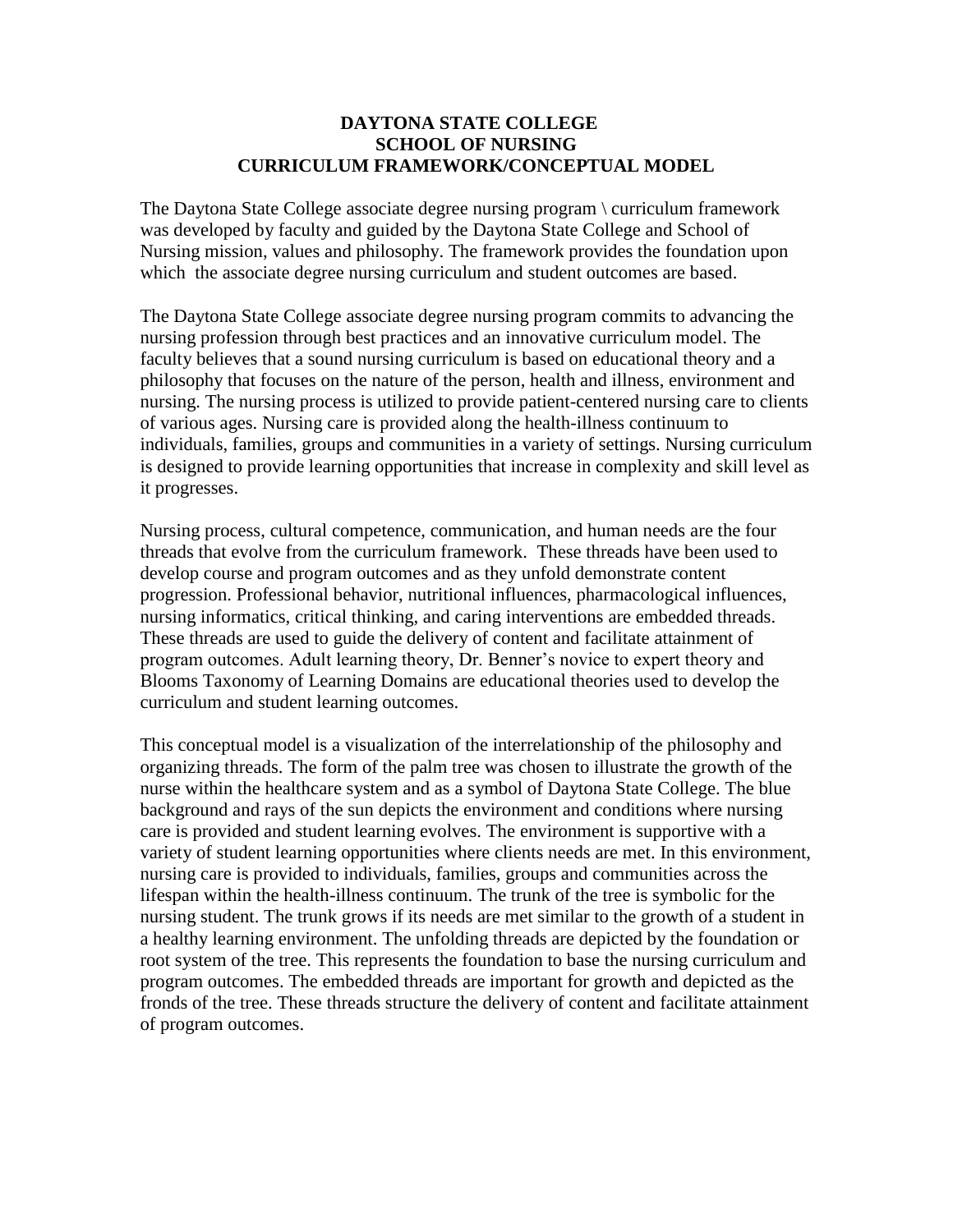## **DAYTONA STATE COLLEGE SCHOOL OF NURSING UNFOLDING THREADS**

**Nursing Process -**Nursing process is a systematic and purposeful framework for problem solving that guides nursing actions when assisting clients to adapt to potential or actual health needs. The nursing faculty accepts the American Nurses Association definition of nursing process as "the common thread uniting different types of nurses who work in varied areas…the essential core of practice for the registered nurse to deliver holistic, patient-focused care."

Nursing process consists of five inter-related steps: assessment, nursing diagnosis**,**  planning, implementation and evaluation. The nurse uses critical thinking skills to assess and analyze client problems and make judgments regarding client needs as identified within Maslow's Human Needs theory. Analysis of the data results in the identification of a nursing diagnosis according to the North American Nursing Diagnosis Association (NANDA). The plan of care includes client-centered goals and the nursing interventions required for goal achievement. Evaluation is an ongoing process that measures the effectiveness of the nursing care in achieving client goals.

Nursing process enables the nurse to make clinical decisions, find solutions to clientcentered problems, individualize care and move the client toward desired outcomes. Nursing process can be used with all clients and their families of diverse backgrounds**,**  throughout the lifespan in any nursing care setting.

**Cultural Competence** - The professional nurse must serve clients in a diverse environment. Each individual and family is unique and adheres to cultural beliefs and norms. The professional nurse applies the nursing process in an ethical and culturally sensitive manner and is aware of personal biases while being sensitive to the needs of the individual and family. Nursing care will be culturally sensitive when the nurse knows the client, the client's patterns, expressions and values. Working within the client's belief system, the professional nurse strives to promote a state of optimal wellness and demonstrate cultural competence.

**Communication -** Communication is the process of transmitting and exchanging information such as ideas, attitudes, emotions, or objective behavior through a common system of signs, symbols, or behavior. In nursing, communication takes the form of verbal and nonverbal, interpersonal and intrapersonal communication, and documentation among the interdisciplinary healthcare team.

The use of technology and nursing informatics**,** integral components in innovative communication techniques, are incorporated in didactic and clinical components of nursing education and advancements in nursing.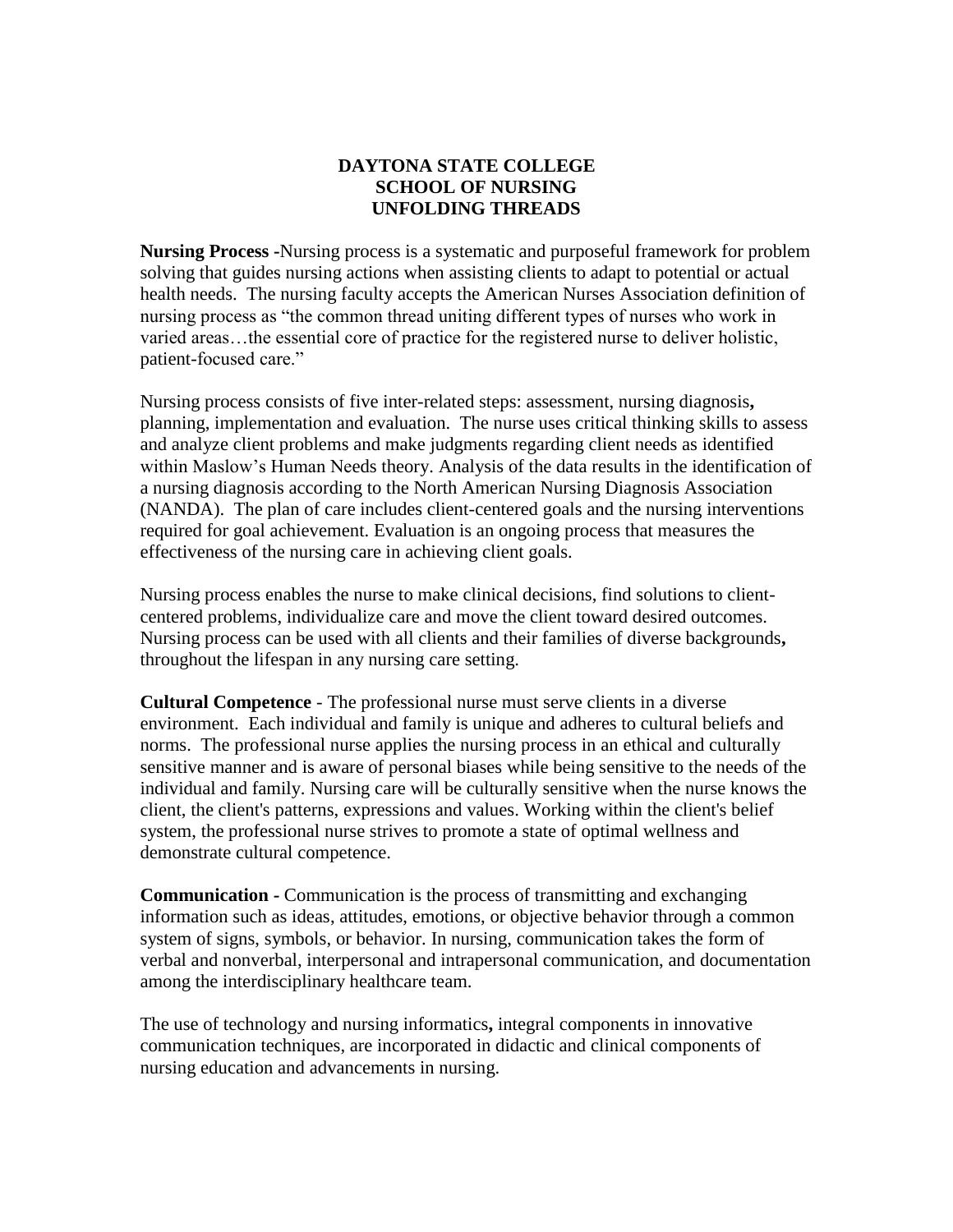**Human Needs** - Human needs are identified throughout the life continuum for each person from birth to end of life. As a person moves through life, the individual is impacted and influenced by the internal conditions and external surroundings, family processes, and community systems. The person evolves throughout the lifespan to reach optimal wellness. Maslow's human needs theory provides the nurse with a framework for viewing persons as holistic beings and for establishing priorities for client care. Human needs are addressed by nursing practice when nurses promote normal growth and development, identify health needs at all ages, support autonomous health-related decision making, and recognize the uniqueness of every person and group.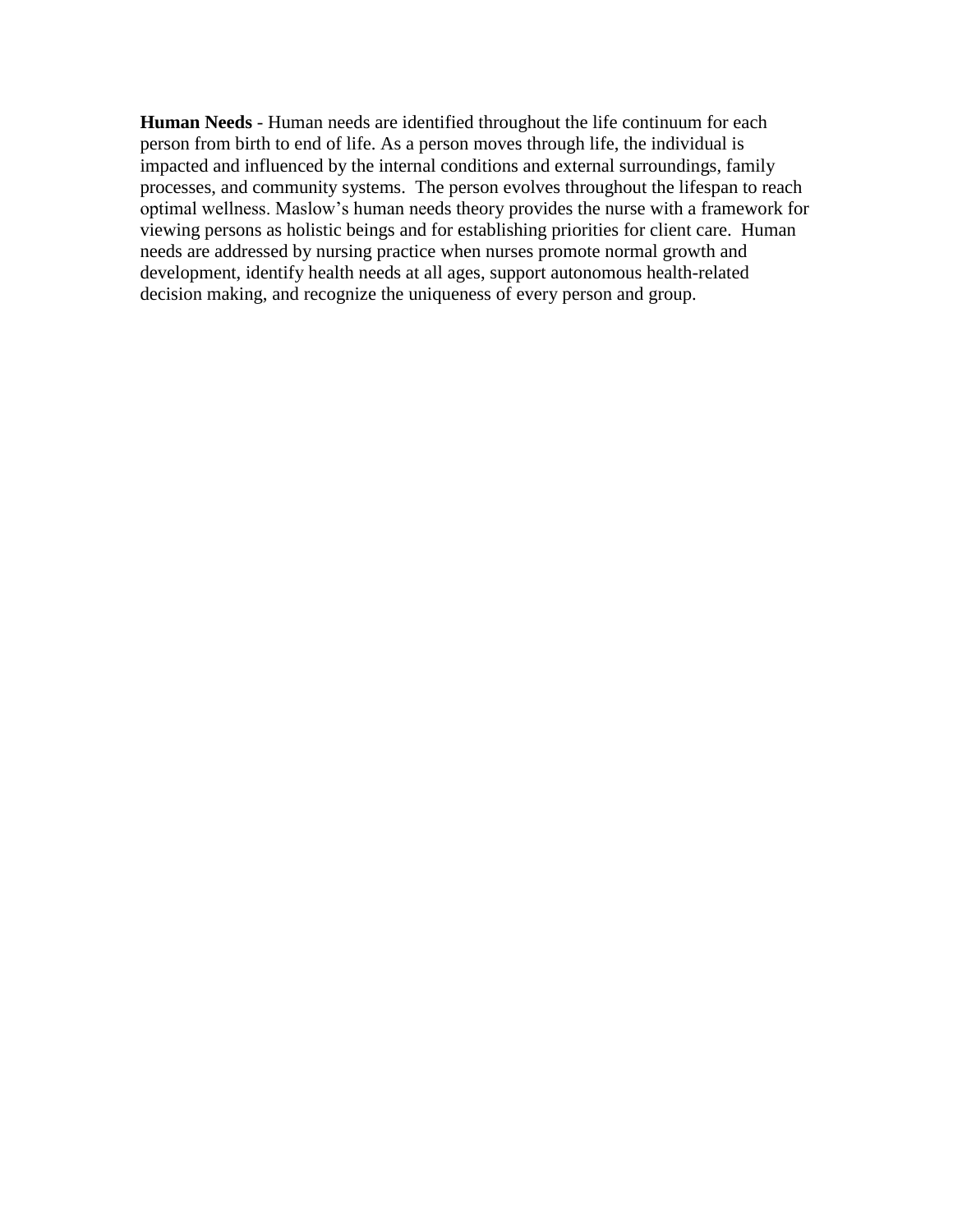## **DAYTONA STATE COLLEGE SCHOOL OF NURSING EMBEDDED THREADS**

**Professional Behaviors-**Nursing is a profession that requires a mastery of a large body of knowledge, including the use of evidenced base practice, in the acquisition of clinical skills and high standards of behaviors. Professional behaviors within nursing practice characterize a commitment to the profession of nursing.

Associate degree nurses adhere to standards of professional practice, are accountable for their behaviors, and practice nursing within legal, ethical and regulatory frameworks. Professional behaviors are a set of expected behaviors which describe the various functions of the nurse in relation to clients and others. Professional behaviors include caring for others, accountability as a professional, valuing the profession of nursing and participating in ongoing professional development. Professional behaviors are the foundation of nursing practice, guiding the interaction with clients, colleagues, other professionals, and the community. Professional behaviors are essential in the provision of safe, holistic nursing care.

**Nutritional Influences-**The processes involved in the taking in of food and utilization of food by which growth, repair and maintenance of activities in the body are accomplished. Good nutrition is essential for a competent immune system and for healing after physical damage from illness, injury and therapeutic measures. Nutrition is influenced by age, ethnicity, socioeconomics, wellness, illness, religion and culture. Nutrition also meets psychosocial needs.

**Pharmacological Influences**-Pharmacological influences are the responses of persons to drug and herbal remedies. Pharmacology is the study or science of drugs. Knowledge of the pharmaceutics, pharmacokinetic, and pharmacodynamic phases of drug action enable the nurse to adequately assess, plan, intervene, and evaluate drug effects as they affect persons. A sound understanding of basic principles of pharmacology will enable the nurse to appreciate the therapeutic benefits and potential toxicity of drugs.

**Nursing Informatics**-Nursing informatics is the application of technology and information systems in the profession of nursing. Nursing Informatics promotes the generation, management, clinical processing of data and communication of acquired data in the profession of nursing. Technology involves rapidly developing methods for collecting and communicating information and for testing and treatment of disease. Constant change in technology assures that continuous learning is an integral part of nursing.